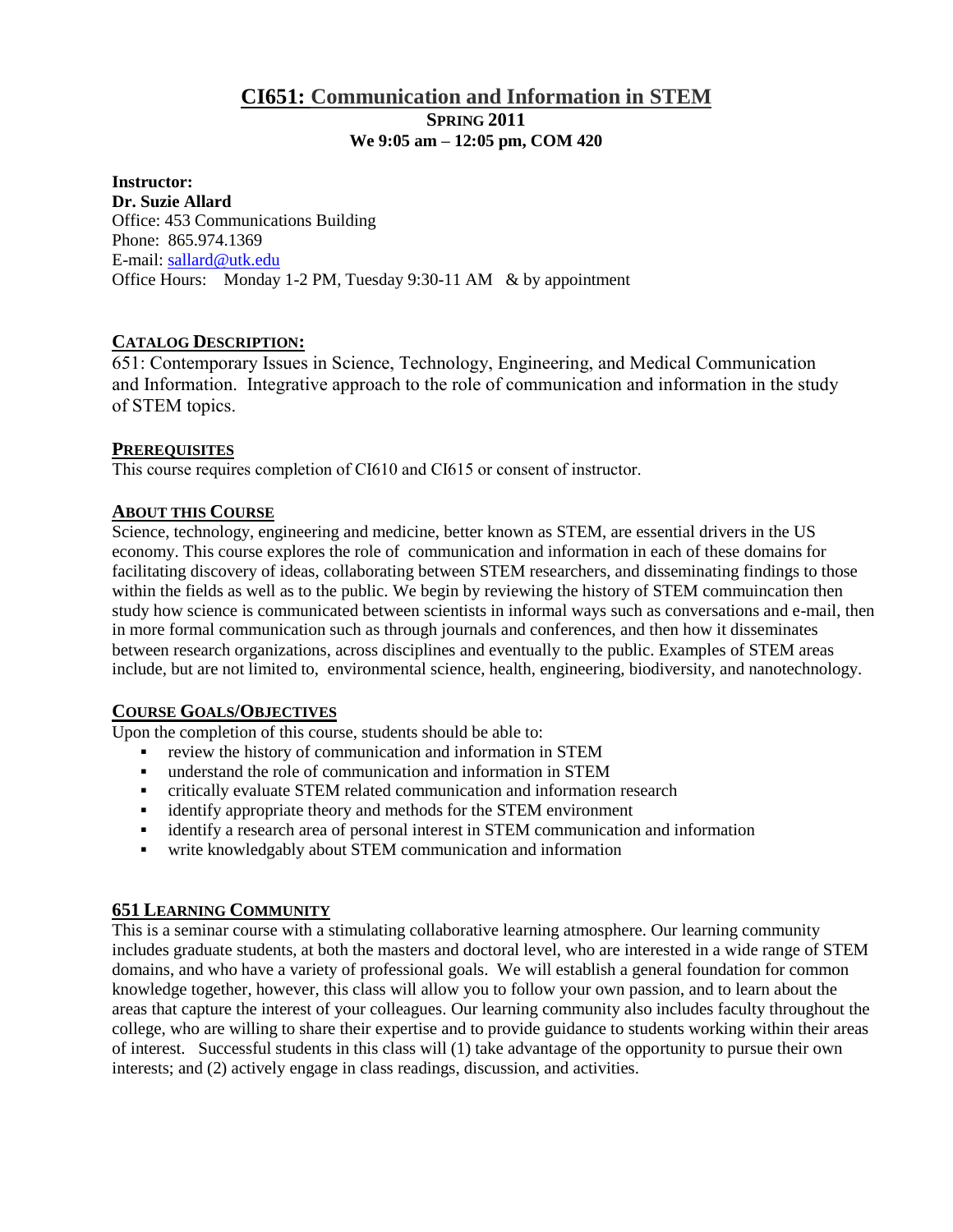## **CONTACTING THE PROF**

I'm here to help – so always feel free to ask questions or share ideas! You are encouraged to drop in during office hours, or we can talk after class or we can set up an appointment at another time that is more convenient for you. E-mail is a sure-fire way to contact me. E-mail is an excellent communication tool, and I check mine on a very regular basis. The best things about e-mail is that it is 24/7; that means you can ask a question when it's fresh on your mind – 24 hours a day, 7 days a week. I'll usually answer within 48 hours, but I may get back to you even faster!

#### **ACCOMMODATIONS FOR STUDENTS WITH DISABILITIES**

Please contact the Office of Disability Services at 191 Hoskins Library at 865.974.6087 if you need course adaptations or accommodations. They will work with you to arrive at the appropriate program and register you for services. They will provide you with information to be presented to me so we can discuss your situation and identify solutions.

## **DIVERSITY**

An essential component of your learning experience will come from the contributions of your fellow students and your instructors. In order for everyone to feel comfortable sharing their thoughts and opinions, and asking questions, we must speak and listen with respect and courtesy. In this classroom, we will not discriminate on the basis of gender, race, ethnicity, religion (or lack thereof), age, sexuality, physical ability, political or ideological beliefs, or any other difference.

The College of Communication and Information recognizes and values diversity. Exposing students to diverse people, ideas and cultures increases opportunities for intellectual inquiry, encourages critical thinking, and enhances communication and information competence. When all viewpoints are heard, thoughtfully considered, and respectfully responded to, everyone benefits. Diversity and fairness unite us with the wider professional and global community.

### **TEXTBOOKS – REQUIRED**

1. Gregory, J. & Miller, S. (2000). Science in Public: Communication, Culture, and Credibility. Perseus Publishing. ISBN-10: 0738203572 ISBN-13: 978-0738203577

2. Vickery, B.C. (2000). Scientific Communication in History. Scarecrow Press. ISBN-10: 0810835983 ISBN-13: 978-0810835986

#### **READINGS**

There will be several additional readings for this class beyond the textbooks. Instructor assigned readings for this class are noted on the attached schedule, however there may also be additional readings that are assigned as the course progresses.

#### **ASSIGNMENTS (DUE DATES ON CLASS SCHEDULE)**

Below are the titles and percentage of each assignment so you can see how they fit into our curriculum. Descriptions of each assignment are listed underneath this list. Due dates are noted on the syllabus.

| <b>Annotated Bibliography</b>         |              | 25%         |
|---------------------------------------|--------------|-------------|
| <b>Book Review &amp; Presentation</b> |              | 20%         |
| <b>Class Participation</b>            |              | 20%         |
| <b>FINAL PROJECT</b>                  |              | 35%         |
|                                       | <b>TOTAL</b> | <b>100%</b> |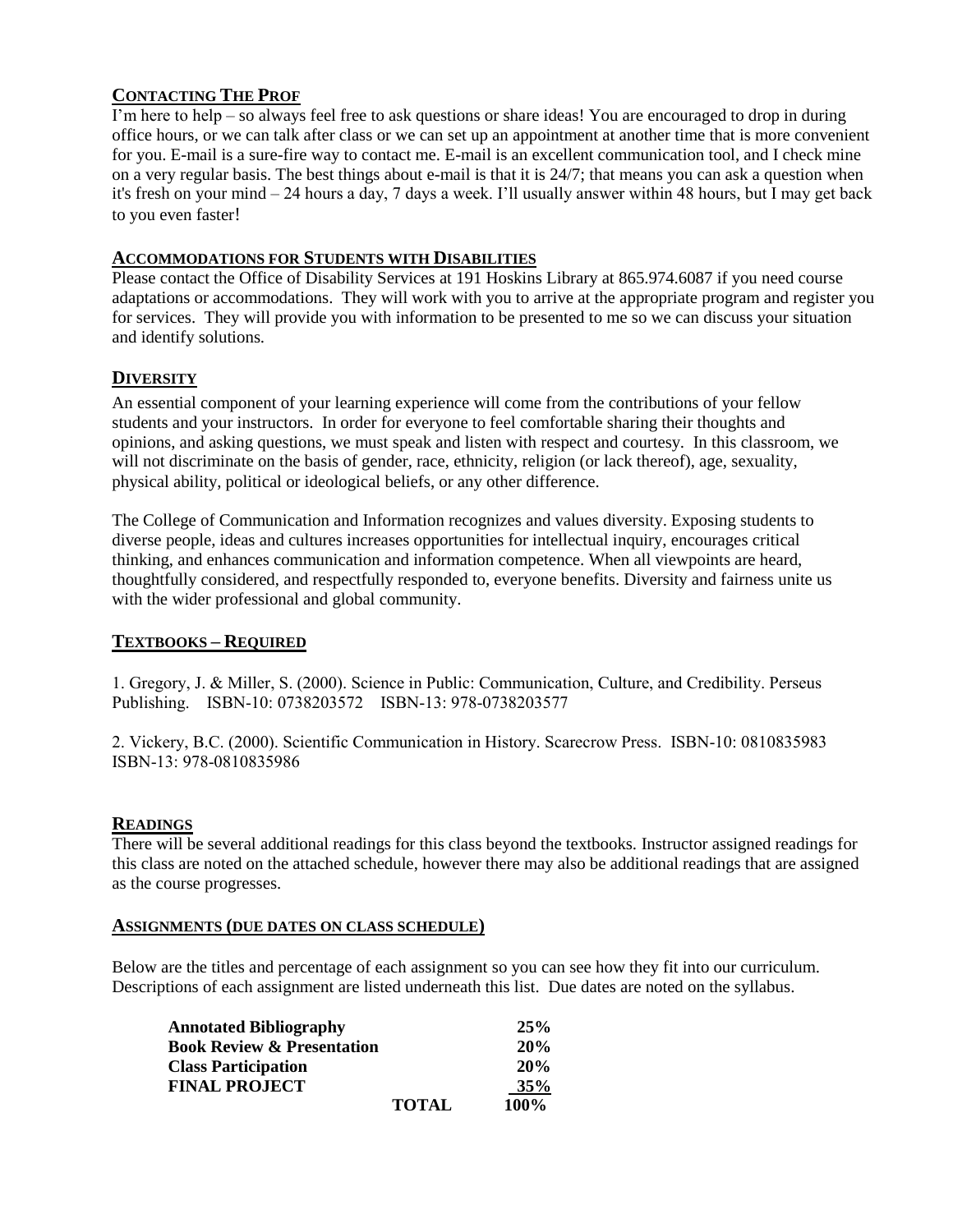### **Annotated Bibliography**

Over the course of the semester, each student will develop an annotated bibliography in the area of STEM communication and information that s/he designates as the prime area of interest. The bibliography should represent key readings in the area of interest and provide the student with a valuable resource for future reporting, research, or teaching in the chosen area. The annotated bibliography will be reviewed three times during the semester to assist you in developing the bibliography. At each review the student should have at least five new items, and by semester end, the bibliography should have at least 18 items. Grades will be assigned during the final two reviews of your bibliography (no grade assigned on first review, 10% of class grade for second review, 15% of class grade for final review). The grade for the final body of work is worth 15% of your class grade. The annotated bibliography will be graded based on thoroughness of each entry, appropriateness of selected items, analytical insight and completeness of the collection of entries. At each review the student should have at least five new items, and by semester end, the bibliography should have at least 18 items.

Each entry for the annotated bibliography should include a full citation in APA style and several descriptive paragraphs that (1) briefly reviews the content of the article, (2) notes how it is pertinent to the particular domain of interest, and (3) briefly evaluates the article.

#### **Book Review & Presentation**

Each student will select a book that addresses their prime area of interest either from the class list or another title may be chosen but it must be approved by the professor. The student will write an academic style book review. Depending on your discipline, writing book reviews (not this book review) may be an opportunity for publication, although they do not count as much as original research. For this assignment, choose a book that interests you and that will provide support your future studies (perhaps your thesis or dissertation) or your professional goals. Be an active reader as you read. Some suggestions include (1) summarizing the argument frequently as your read and making notes about your own analysis; (2) evaluating the content of the book including the basic argument, the accuracy, the currency, etc; (3)considering other aspects of the book -- even items such as the title, the table of contents, the preface (if it has one) and the index; and (4) developing your own analysis and evaluation as you read.

The written review will be at least 1000 words but no more than 2000 words. Your written review should include: (1) Complete bibliographic citation including pages, special features, ISBN # and price. (2) Paragraph identifying the thesis and noting if the stated purpose of the work is achieved. (3) Summary of the book. (4) Discussion of book's strengths. (5) Discussion of book's weaknesses. (6) Discussion of your overall assessment of the book. It is okay to praise or to be critical of the book. The key is to support your assessment with a good, logical argument. This written review will be shared with your colleagues via posting on our BlackBoard site so everyone can benefit from your review.

The presentation should have at least 8 minutes and no more than 12 minutes of prepared comments. You should be prepared to facilitate a class discussion based on your book report. Think of questions that will encourage discussion. For example, they may be directly about issues raised in the book, or they may extend the argument from the book.

#### **Class Participation**

This is a seminar and it is important to join the conversation! Students are expected to come to class prepared for discussion, and ready to participate. Everyone is encouraged to share their opinions, but it is important that each person also honor the opinions of others. If there is a topic or situation that makes you uncomfortable, please let me know privately so we can improve the situation.

### **Final Project**

There are three options for the final project. Students must elect one of the three options and have the idea for their project approved by the professor by the third class meeting. The final project consists of three parts: (1) a proposal due by the sixth class meeting; (2) the final product as noted below; and (3) the class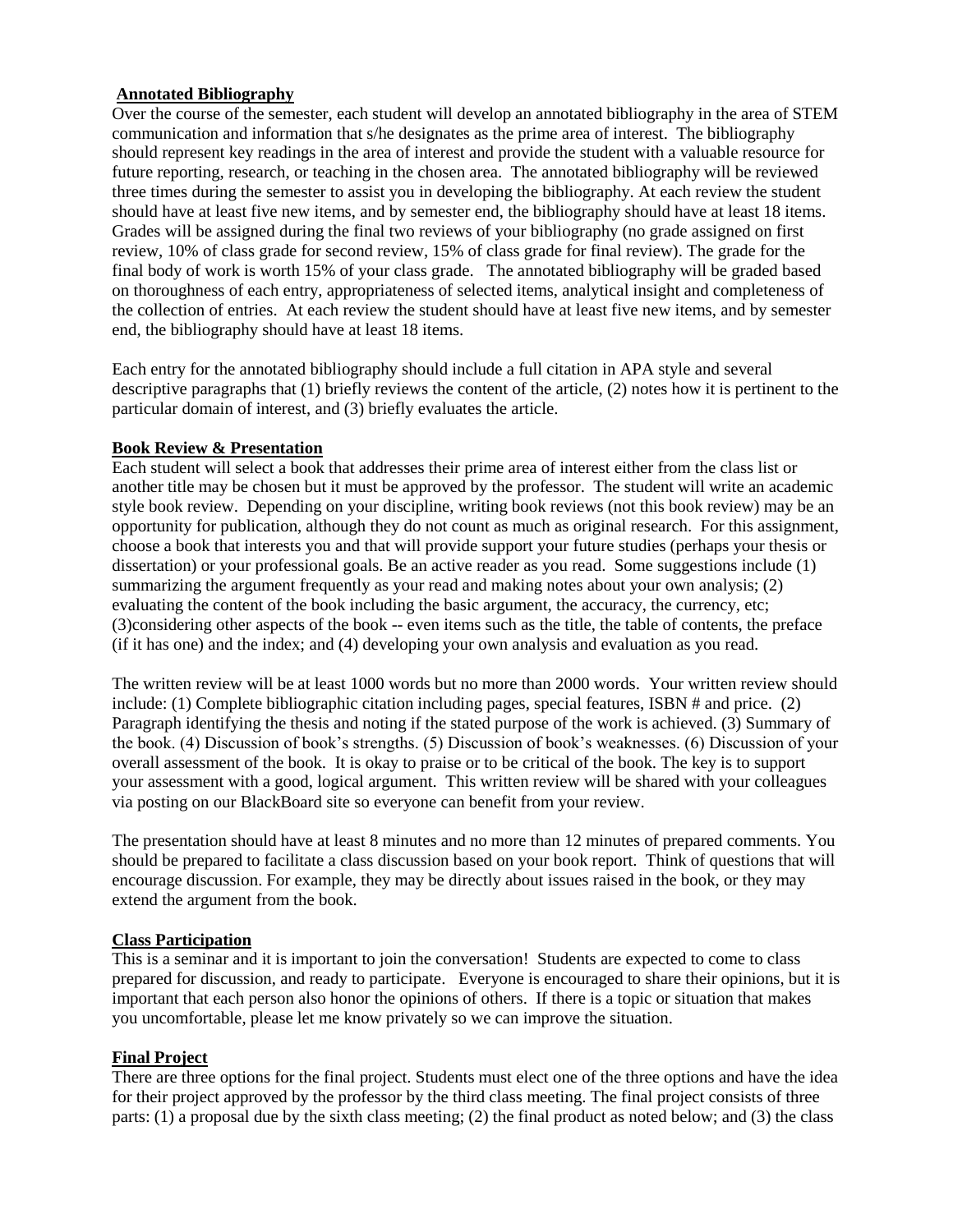presentation. The proposal should be no more than five pages outlining the option chosen, the topic, a general discussion of how the topic will be addressed, and examples of resources likely to be used. Descriptions of the final product are noted below. The presentation should be between 15-20 minutes of prepared material and the presenter should be prepared to facilitate a discussion with the class of 15-20 minutes. The proposal must be turned in and it will receive a provisional grade so you have an idea of how you are doing, The final grade on your final project will be based on the proposal, presentation and final deliverable. If there is no proposal, your final project grade will be lowered by one full grade.

OPTION ONE: Research Paper. You will identify and research an issue related to your selected area of interest. I am willing to help you develop a topic of interest to you or to suggest possible topics. It is expected that you will use all the resources available to you, including journals, books, websites, and interviews with relevant parties. If you are interested in conducting original research with human subjects (for example, surveying students about their knowledge of STEM issues), please talk to me as soon as possible so we can plan for human subjects approval. The paper should be written using APA style, and between 18-25 pages.

OPTION TWO: Research proposal. You will prepare a research proposal for a study related to your area of interest complete with a research statement or research question. An example of a quantitatively based proposal would include an introduction (approx 3-5 pages), a literature review (approx 10-15 pages) and a methods section with details about participants, variables etc. A completed IRB form is required.

OPTION THREE: Creative work. This class is open to students from different disciplines and each may offer different opportunities for creative work. For example, it may be appropriate for a scientist to apply communication theory to produce a document and presentation that presents his/her work to a nontechnical audience. Or it may be appropriate to create a plan and materials for a specific campaign or public education project. There are other possibilities as well. Please talk to the professor about your ideas.

### **COURSE POLICIES**

- 1. **ATTENDANCE:** This is a seminar course and attendance is important to participate in class discussions and activities. Excessive absences will negatively affect your grade.
- 2. **ASSIGNMENTS:** Please submit your work via the digital dropbox on BlackBoard. Your filename should include your last name and a reference to the assignment (for example, . Late assignments will not be accepted except unless the professor has been informed via email and has granted permission.
- 3. **PLAGIARISM:** (i.e., presenting someone else's work as your own or without proper acknowledgement) or any other type of academic dishonesty will be considered justification for failure in the course and possible dismissal from the University of Tennessee. Further information is available in Hill Topics, the UTK student handbook.
- 4. **FAILING THE COURSE:** A student may fail the course if they do not complete assignments or meet expectations for assignments as outlined in the syllabus. Also missing the final student presentations or failing to turn in the final project will result in course failure.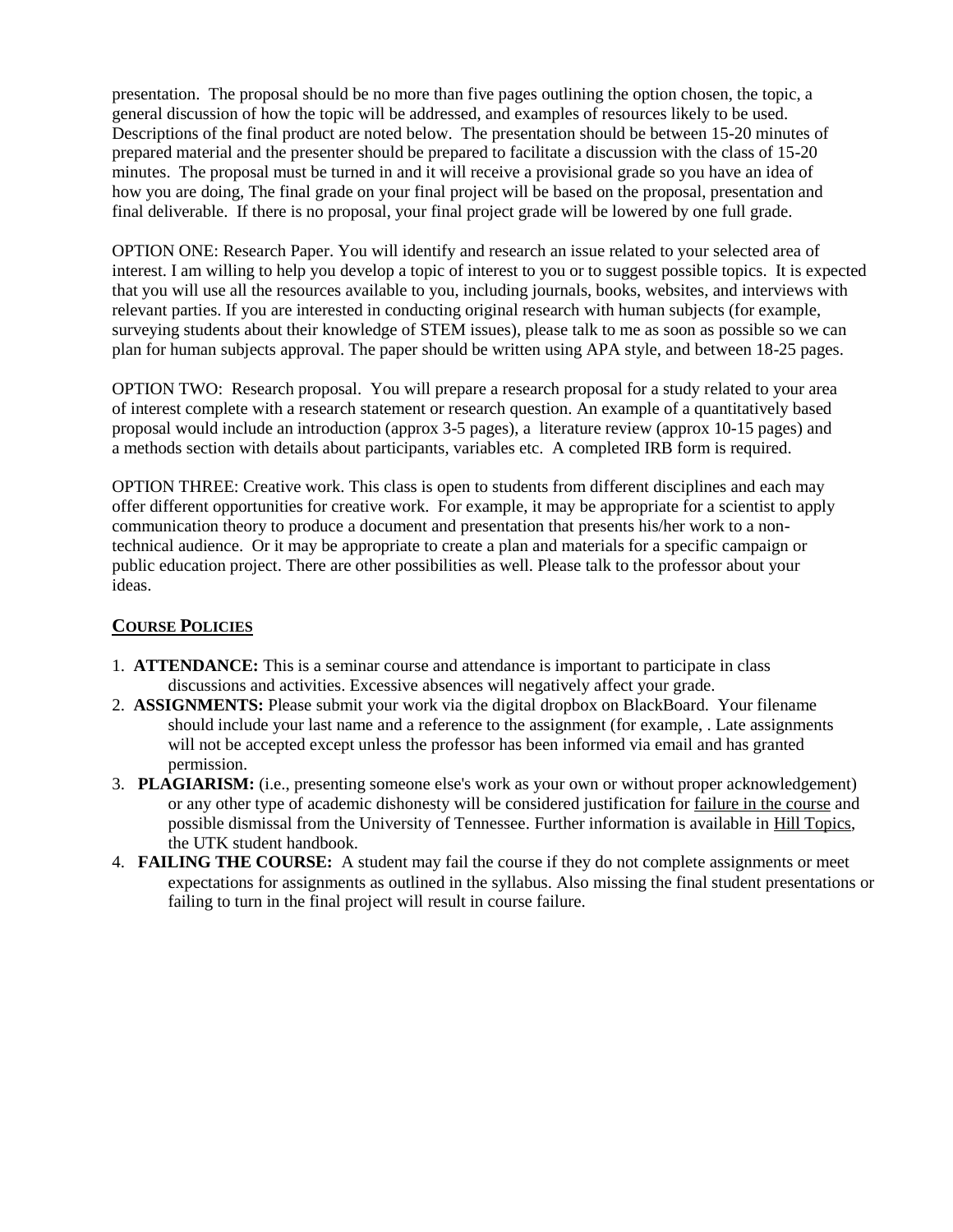## **SCHEDULE OF TOPICS, READINGS AND ASSIGNMENTS:**

SOME ADDITIONAL READINGS WILL BE ASSIGNED TO MATCH CLASS INTERESTS **\*\*PLEASE NOTE FOR READINGS:** These items should be READ BEFORE our class meeting. **\*\*\*PLEASE NOTE FOR ASSIGNMENTS:** These items are DUE AT THE START of our class.

| <b>Week</b>             | <b>Class</b><br>Date/ | <b>Topics</b>                                                                                                                                                                                                                                                                                                                                                                                                                                                                                                                                                                                                                                                                                                                                                                                                                                         | <b>Assignment Due</b><br>***         |
|-------------------------|-----------------------|-------------------------------------------------------------------------------------------------------------------------------------------------------------------------------------------------------------------------------------------------------------------------------------------------------------------------------------------------------------------------------------------------------------------------------------------------------------------------------------------------------------------------------------------------------------------------------------------------------------------------------------------------------------------------------------------------------------------------------------------------------------------------------------------------------------------------------------------------------|--------------------------------------|
|                         | Day                   | <b>Readings Due **</b>                                                                                                                                                                                                                                                                                                                                                                                                                                                                                                                                                                                                                                                                                                                                                                                                                                |                                      |
| 1                       | 1/12                  | <b>Introduction</b><br>A Brief History of Authorship & Publishing<br>Historical Foundation of Science Communication<br>No assigned reading – Just come ready to talk! (we will be discussing the first three<br>sections in Vickery, but you are not required to read before we meet)                                                                                                                                                                                                                                                                                                                                                                                                                                                                                                                                                                 |                                      |
| $\overline{2}$          | 1/19                  | The scientific revolution to the $19th$ C                                                                                                                                                                                                                                                                                                                                                                                                                                                                                                                                                                                                                                                                                                                                                                                                             |                                      |
|                         |                       | Vickery: Sections 4-6                                                                                                                                                                                                                                                                                                                                                                                                                                                                                                                                                                                                                                                                                                                                                                                                                                 |                                      |
| $\overline{\mathbf{3}}$ | $1/26$                | <b>STEM C&amp; I - 20<sup>th</sup> C to today</b><br><b>Science and the Public</b><br>Vickery: Sections 7-8                                                                                                                                                                                                                                                                                                                                                                                                                                                                                                                                                                                                                                                                                                                                           | <b>Elect Final Option</b>            |
|                         |                       | Gregory & Miller: Chap 1 & 2                                                                                                                                                                                                                                                                                                                                                                                                                                                                                                                                                                                                                                                                                                                                                                                                                          |                                      |
| $\overline{\mathbf{4}}$ | 2/2                   | How do STEM researchers communicate?                                                                                                                                                                                                                                                                                                                                                                                                                                                                                                                                                                                                                                                                                                                                                                                                                  |                                      |
|                         |                       | Tenopir, C. & King, D.W. (2004). Communication patterns of engineers. IEEE. Chaps<br>2, 5, 6, 11 (will be provided through e-reserves)                                                                                                                                                                                                                                                                                                                                                                                                                                                                                                                                                                                                                                                                                                                |                                      |
| 5                       | 2/9                   | Science, Media and the public                                                                                                                                                                                                                                                                                                                                                                                                                                                                                                                                                                                                                                                                                                                                                                                                                         | <b>Biblio Review 1</b>               |
|                         |                       | Gregory & Miller: Chaps 3, 4, & 5<br>Douglas, H. (2005). Inserting the public into science. In S. Maasen & P. Weingart<br>(eds.), Democratization of Expertise?: Exploring novel forms of scientific advice in<br>political decision making, (153-169). Dorderecht, Netherlands: Springer.<br>Freimuth, V.S. (2006). Order out of chaos: The self-organization of communication<br>following the anthrax attacks. Health Communication, 20(2), 141-148.<br>Palenchar, M.J. (2008). Communication and community right to know: A public<br>relations obligation to inform. Public Relations Journal, 3(1), 1-26.<br>NOT REQUIRED BUT IMPORTANT: Douglas, H. (2003). The moral responsibilities<br>of scientists (Tensions between autonomy and responsibility). American<br>Philosophical Quarterly, 40(1), 59-68.<br><b>Scientific Collaborations</b> |                                      |
| 6                       | 2/16                  | <b>TBA</b>                                                                                                                                                                                                                                                                                                                                                                                                                                                                                                                                                                                                                                                                                                                                                                                                                                            |                                      |
|                         |                       |                                                                                                                                                                                                                                                                                                                                                                                                                                                                                                                                                                                                                                                                                                                                                                                                                                                       |                                      |
| 7                       | 2/23                  | <b>Communicating across domains</b>                                                                                                                                                                                                                                                                                                                                                                                                                                                                                                                                                                                                                                                                                                                                                                                                                   | <b>Proposal for final</b><br>project |
|                         |                       | Palmer, C.L. (2005). Information work at the boundaries of science: Linking library<br>services to research practices. Library Trends, 45(2), 165-91.<br>Powell, W.W., Koput, K.W., & Smith-Doerr, L. (1996). Interorganizational<br>collaboration and the locus of innovation: Networks of learning in biotechnology.<br>Administrative Science Quarterly, 41 (1996):116-145.<br>Kraut, R., Egido, C. & Galegher, J. (1988). Patterns of contact and communication in<br>scientific research collaboration. Association for Computing Machinery.                                                                                                                                                                                                                                                                                                     |                                      |